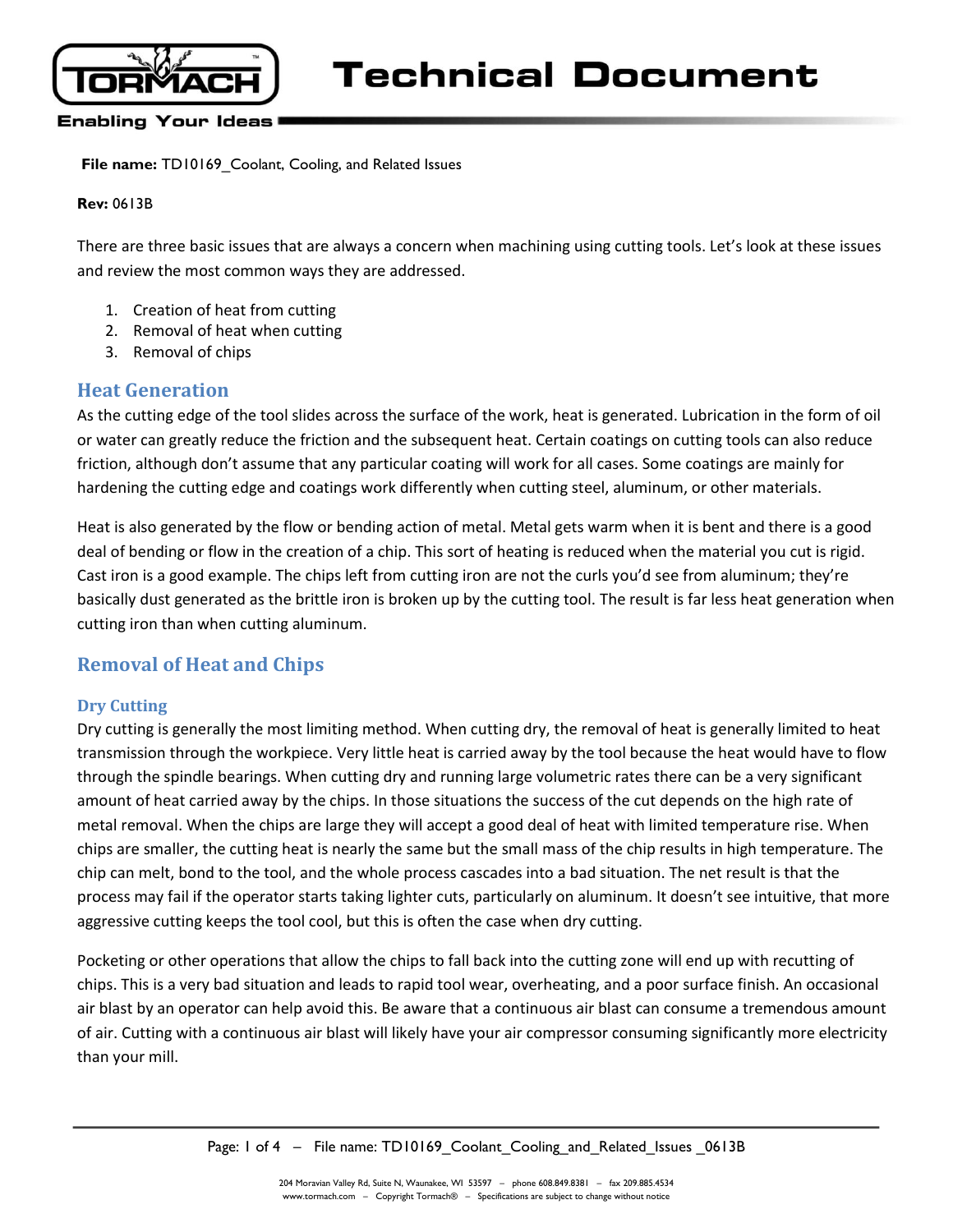

#### **Enabling Your Ideas**

Dry cutting can be preferred, sometimes even essential, when using certain types of cutting tools. These are mainly exotic ceramic inserts which suffer from thermal shock with the high frequency heating/cooling cycles experienced with each rotation of spindle. They can run hot and like to stay hot. Always follow the directions provided by your cutting tool manufacturer.

### **Flood Coolant**

A water/oil mix is the most common solution for reducing heat and removing chips. By lubricating the cut, flood coolant is extremely effective in removing heat that is generated by the cutting tool. Flood coolant is also effective in removing chips.

Tormach machines are provided with a flood coolant pump suitable to most common applications. The coolant can be directed via a flexible hose. The flexible hose is part of a system of hoses, nozzles, valves, and fittings. If the geometry of your cut is complex you may find it useful to combine the standard hose with additional coolant plumbing, pouring coolant at various angles, heights, or flow rates.

In certain situations, such as cutting deep pockets or using complex cutting tools, the standard pump may prove insufficient flow. It is possible to substitute more powerful pump, such as Tormach Deluxe Coolant Pump (PN33216) or other fluid pump. A more powerful pump with greater flow and higher pressure can be more effective in clearing chips from deep pockets. A greater volume of flow, in combination with multiple nozzles to flow from all directions, will ensure that coolant envelops the cutter from all directions with no dead spots.

**WARNING:** Protect the controls. Neither the seal on the electrical cabinet door, nor the electrical controls on the cabinet operator panel are suitable for a direct spray of coolant. The operator must prevent direct spray on the electrical controls. If using a high pressure coolant stream it is possible for the flow to be redirected up and toward the controls by some pocket, corner, clamp, or other feature on the machine. This must be avoided.

**WARNING:** Access to Emergency Stop must not be inhibited. A more powerful flow of coolant will introduce the potential for a messy shop and encourages operators to shield the machining area. Whether shielding is done via adhoc coolant shields, a shower curtain type shield, or a full enclosure around the machining area, access to the Estop must not be restricted. Tormach offers a Remote Estop Kit (PN 30790) and information about Estop wiring (Service [Bulletin 22\)](http://www.tormach.com/uploads/80/SB0022_Estops-pdf.html) that will allow the use of additional coolant shielding without reducing accessibility to Estop.

**WARNING:** Pumps in excess of 1/6 horsepower or 125 watts will degrade the relay contact used to control the pump. This will lead to very short life span of a circuit board inside the machine. For pumps of 125 watts or larger we recommend the addition of the optional External Power Contactor [\(PN 33044\)](http://www.tormach.com/store/index.php?app=ecom&ns=prodshow&ref=33044). The External Power Contactor will control devices up to 2 horsepower.

### **Mist Coolant and Micro Fluid Systems**

Misting systems can provide both lubrication and cooling. There is very little liquid needed when cooling is achieved by evaporation instead of through flood of liquid. This method may or may not remove chips, depending on the air flow you use. There are several types of delivery systems.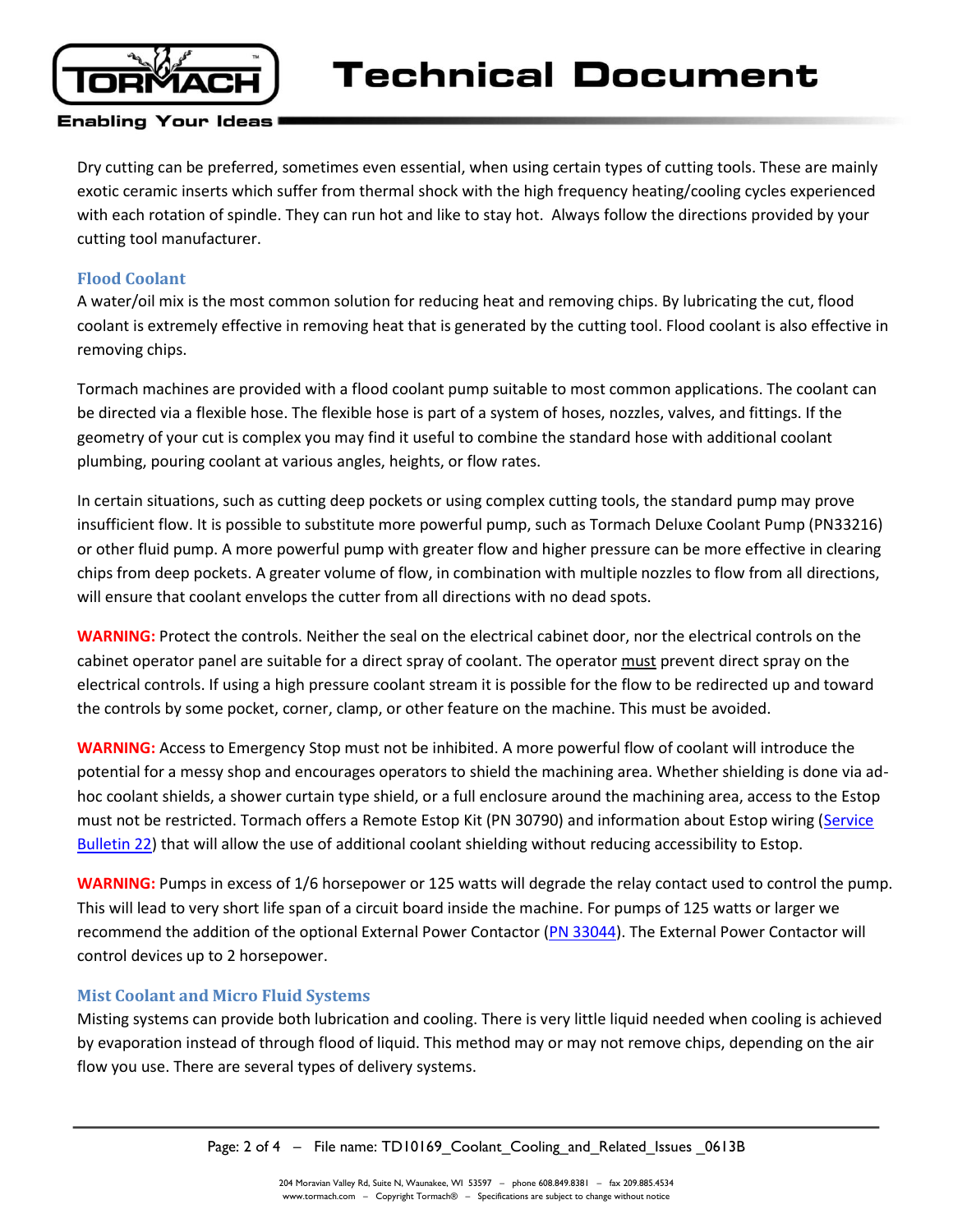

### **Enabling Your Ideas**

Siphon feed mist coolant systems are basic simple devices. These are available a low cost, but are not recommended by Tormach. The incorporate what's known as the Bernoulli Effect, atmospheric pressure pushes down on the surface of the liquid, which pushes the liquid up a tube where it is mixed with the fast-moving air. The liquid is broken into many small particles (atomized) and sprays out into the room. This is the same the same as an old fashion perfume mister or simple paint spray gun.

Siphon systems work, but they use a great deal of air and create an unhealthy shop environment; as the coolant is delivered in a very fine mist, it tends to hang in the air. This method is really more of a fogger than a mister, and it will leave an oily film on everything in the shop (including you and your lungs) if you use it for extended periods of time.

Non-fogging misters are far more desirable. Tormach offers a system called Fog Buster [\(PN 32682\)](http://www.tormach.com/store/index.php?app=ecom&ns=prodshow&ref=32682) which uses a very small amount of air and does not atomize the coolant anywhere near as much as a simple siphon system, meaning that the mist particles are larger and do not tend to float in the air. This keeps the shop atmosphere breathable, reduces coolant consumption, and greatly reduces the compressed air usage. Non-fogging misters are not as effective as flood coolant for removing large amounts of metal chips, but there is enough air to keep the tool clean.

Other manufacturers provide micro-mist and micro-drop systems. Micro-mist systems act similar to the Fog Buster. Micro-drop systems are effective for delivering small and measured amounts of cutting fluids or oil. In the triad of heat generation, heat removal, and chip removal, a micro drop system really only works toward reducing heat generation. This may seem like less of a solution but with certain machining processes, like tapping, reducing heat generation is the biggest part of the problem. These are really specialty systems that work best for certain types of operations.

### **Protection from Coolant**

Not everything you can put on your mill is suitable for use with coolant. Each of the mill accessories is slightly different in how they should be treated.

- **Companion Spindles**: An electric companion spindle is a die grinder, spindle motor, or router motor which is parallel mounted to the side of the primary spindle. These have open frame motors and are not suitable for use in the presence of liquids. We strongly recommend against using coolant with these types of devices.
- **Tormach Speeder**: A mechanical high speed spindle, the Speeder uses a labyrinth type seal at the nose of the spindle. The labyrinth will throw off coolant to keep it out of the bearings so it is essential that a flood of coolant is only present when the spindle is turning. Neither the upper bearings of the Speeder nor the interior idler bearings have any coolant seals. Be careful when using coolant in combination with this accessory. We suggest a restrained use of mist coolant as the preferred solution if dry cutting is not effective.
- **Duality Lathe**: The Duality Lathe contains a motor, motor driver, and speed control, none of which are sealed against coolants. We recommend a manually applied mist or an occasional brushed on coolant or lubricant.
- **Rotary Tables**: Tormach offers a variety of motorized rotary tables for integration with the mills. The tables are not sealed against immersion or a direct flow of coolant at the juncture between the rotating table and the body of the device. This is not normally a problem and should not prevent the restrained use of flood or mist coolant. The work will generally be held in a chuck or fixture and several inches from the area where coolant might enter the table. If you restrict coolant to the area where the cutting action is taking place then